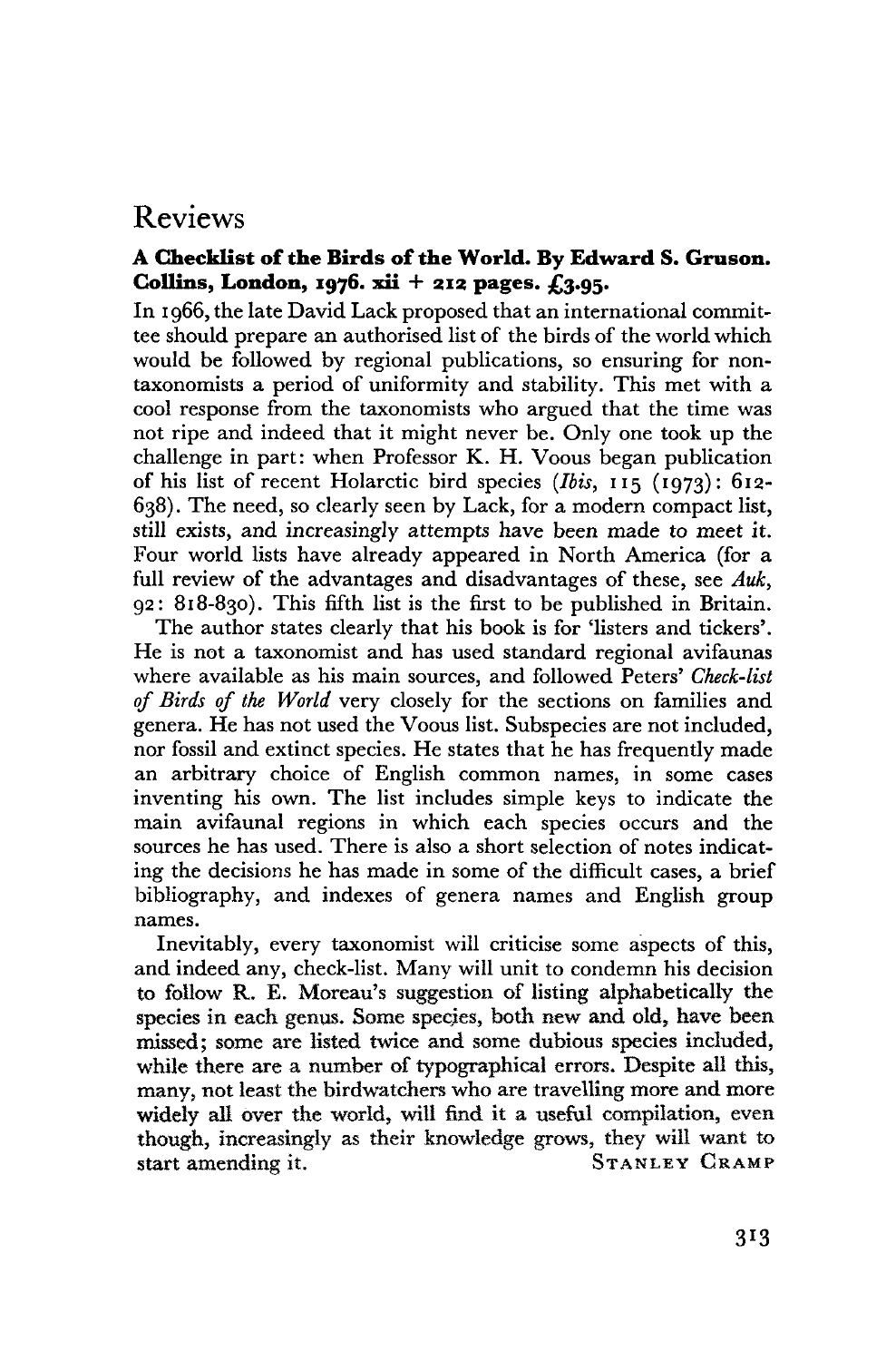## Der Zug Europäischer Singvögel: Ein Atlas der Wiederfunde Beringter Vögel. Part 2. By Gerhardt Zink. Vogelwarte **Radolfzell, 7760 Moggingen, West Germany, 1975. 130 pages, including 61 of maps. DM62.**

Part 1 of this atlas of passerine ringing recoveries was reviewed in *Brit. Birds,* 67: 217-218, to which readers are referred for a description of the scope of this work. Two further parts are in preparation. The second instalment, now available, follows the format of the first, apart from one welcome change: a form of temporary binding replaces the original loose-leaf arrangement. Part 2 covers 26 species—the larks (six), House Martin *Delickon urbica,* Golden Oriole *Oriolus oriolus,* flycatchers (three), accentors (two), pipits (six), wagtails (two) and shrikes (five). Naturally, the space allotted to individual species varies considerably according to the amount of data available, ranging from half a page for the Short-toed Lark *Calandrella cinerea* to 14 pages (including ten of maps) for the Meadow Pipit *Anthus pratensis.* Where justified by numerous recoveries, as in the last-mentioned species, separate maps are given for different areas of origin and seasons of ringing and recovery. The accompanying text is brief but informative, and standardised so that it can be readily understood even by those who have made limited progress with the German language. This atlas draws together a good deal of widely scattered and often barely accessible data from the plethora of European ringing schemes. It is a 'must' for serious students of bird migration. ROBERT HUDSON

## **Bird Observatories in Britain and Ireland. Edited by R. Durman for the Bird Observatories' Council. T. & A. D. Poyser, Berkhamsted, 1976. 293 pages; 16 black-and-white plates 1 several maps and diagrams. £5.00.**

This book is a description of bird observatories and their work. It covers those 14 recognised as functioning in 1974: Bardsey, Calf of Man, Cape Clear, Copeland, Dungeness, Fair Isle, Gibraltar Point, Holme, Isle of May, Portland, Sandwich, Skokholm, Spurn and Walney. There are 230 pages devoted to this, and there is a chapter for each, written by an author familiar with the particular observatory.

The book starts off with a clear 'setting the scene' by Robert Spencer, which puts into perspective the history of the bird observatories and their work. He ascribes the current run-down of observatories to two factors. First, the advent of mist-nets (and perhaps cannon-nets) has made the ringer more mobile and less dependent on the huge, expensive Heligoland traps of the observa